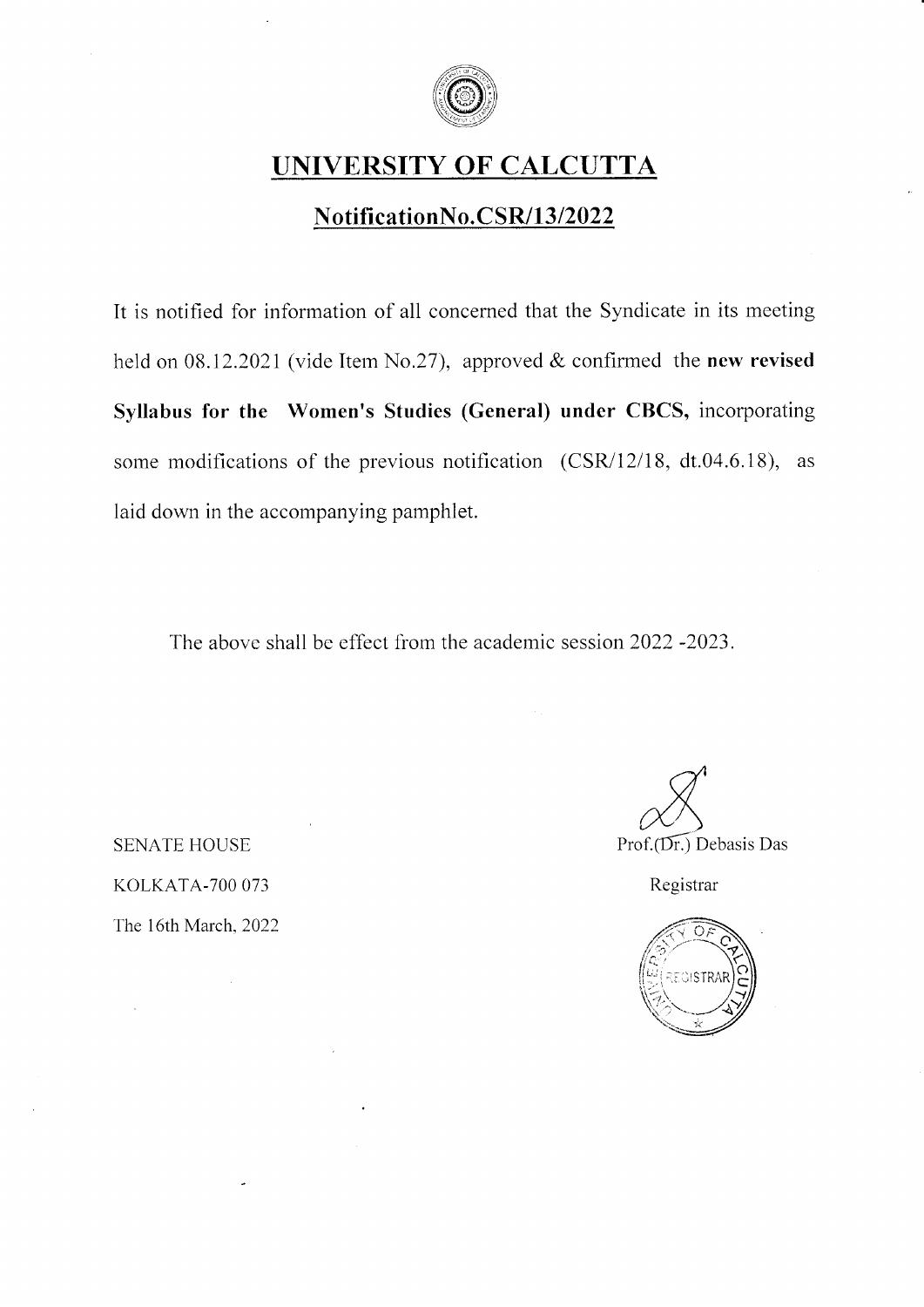### CC 1/GE 1 (Semester 1) Women and Society

Unit 1: Introduction to Women's Studies

- Emergence of Women's Studies in India
- Establishment of Centre for Women's Studies under UGC guidelines
- Women's Studies in International Settings
- Growth and changing perspectives of Women's Studies and Research

#### **Unit 2: Basic Concepts**

- Understanding Sex- Gender
- Understanding Sexism and Androcentrism
- Understanding Patriarchy and Theories of Patriarchy, Private - Public dichotomy
- Patriarchy practices in different institutions and Text Books

### Unit 3: Representation of Women in Culture and Media

- Women and Print Media
- Women and Electronic Media
- Women and Films, Advertisements
- Women and Mega Serials

### Unit 4: Women and Literature

- Women's Writings in India
- Women's Representation in Literary Texts: With special reference to Novels of Ashapurna Devi: Trilogy-'PrathamPratishruti', 'Subarnalata' and 'Bakulkatha'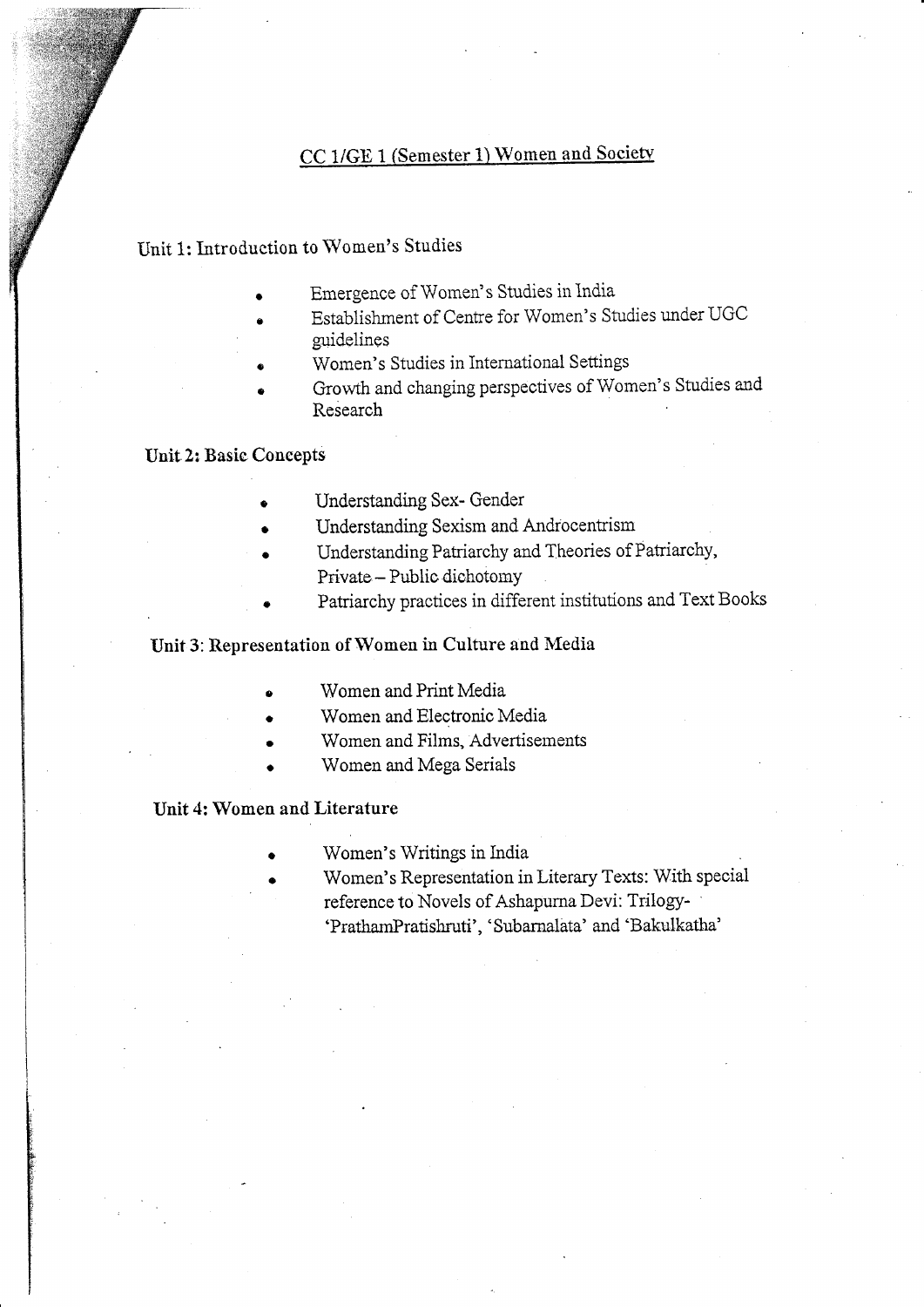### CC 1/GE 1 (Semester 1) Women and Society

#### **Init 1: Introduction to Women's Studies**

- Emergence of Women's Studies in India
- Establishment of Centre for Women's Studies under UGC guidelines
- Women's Studies in International Settings
- Growth and changing perspectives of Women's Studies and Research

#### **Unit 2: Basic Concepts**

- Understanding Sex- Gender
- Understanding Sexism and Androcentrism
- Understanding Patriarchy and Theories of Patriarchy, Private - Public dichotomy
- Patriarchy practices in different institutions and Text Books

### Unit 3: Representation of Women in Culture and Media

- Women and Print Media
- Women and Electronic Media
- Women and Films, Advertisements
- Women and Mega Serials

#### Unit 4: Women and Literature

- Women's Writings in India
- Women's Representation in Literary Texts: With special reference to Novels of Ashapurna Devi: Trilogy-'PrathamPratishruti', 'Subarnalata' and 'Bakulkatha'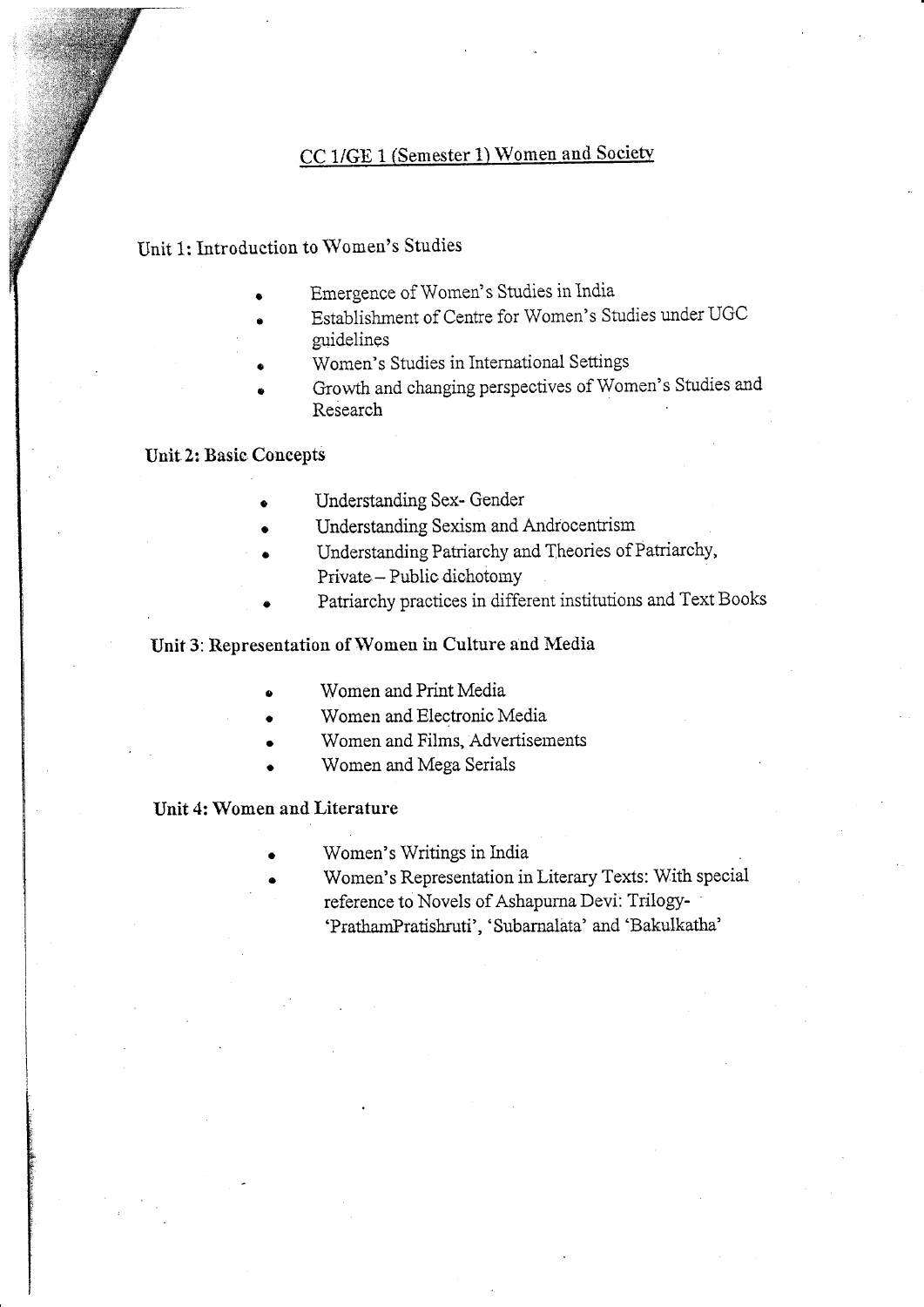### CC 2/ GE 2 (Semester 2) Feminist Theory and Movements

#### Unit 1: Feminist Theory

- Rise of Feminism, Introduction to various stands of Feminism.
	- **E** Liberal Feminism
	- Radical Feminism
	- Marxist Feminism
	- **Socialist Feminism**
	- **Cultural Feminism**
	- Eco-Feminism

#### Unit 2: International Women's Movement

- The Seneca Falls Convention and the Call for Women's Rights 1848
	- Women's rights movement 1848-1920, Suffrag Movement, Working Women issues
- Waves of Feminism.

#### Unit 3: Women's Movement in colonial India

- Historical Developments of Social Reform Movements
- The Colonial and Nationalist Responses
- Karachi Congress Resolution, National Movement and women
- Women's revolutionary activities.

### Unit 4: Women's Movements in Post-Independence India

- Tebhaga Movement and Telengana Movement
- Roop Kanwar incident and anti-sati agitation,
- Movements for Uniform Civil code and Shah Bano case
- Dalit women and the question of double marginality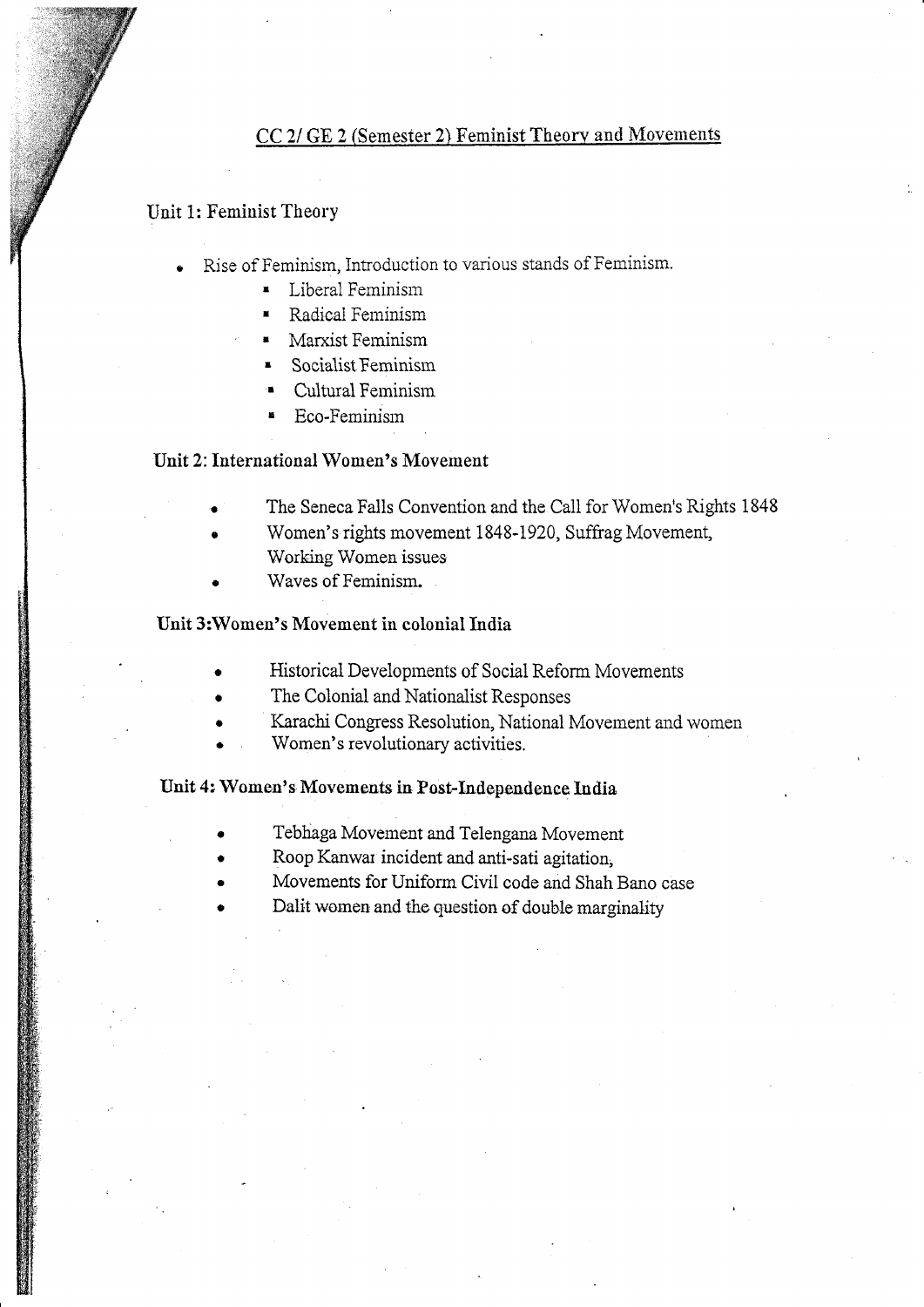# CC 3/ GE 3 (Semester 3) Gender Issues in India

## Unit 1: Problems of Girl Child

- Child abuse
- Child labour
- Child Marriage
- Female Foeticide and Infanticide

# Unit 2: Women Health and Education

- Equal access to Health Services
- Adolescent Health
- Nutrition, Reproductive Health and Safe Motherhood
- Critical issues in Mental Health
- Disability
- **HIV/AIDS**  $\bullet$
- Equal access to Education, Literacy
- Primary Education, Higher Education, vocational education.

## Unit 3: Gender and Environment

- Nature and Feminine Principle women's dependency on eco system  $\bullet$
- Rise of eco feminism in India
- India's Environmental Policies and its impact on women

# Unit 4: Policies and Programmes for Women's Development and Empowerment

- What is Empowerment, National Policy for Empowerment of Women, 2001
- Gender Mainstreaming and UNDP Guidelines  $\bullet$
- Towards Equality Report
- Beijing Platform
- **CEDAW**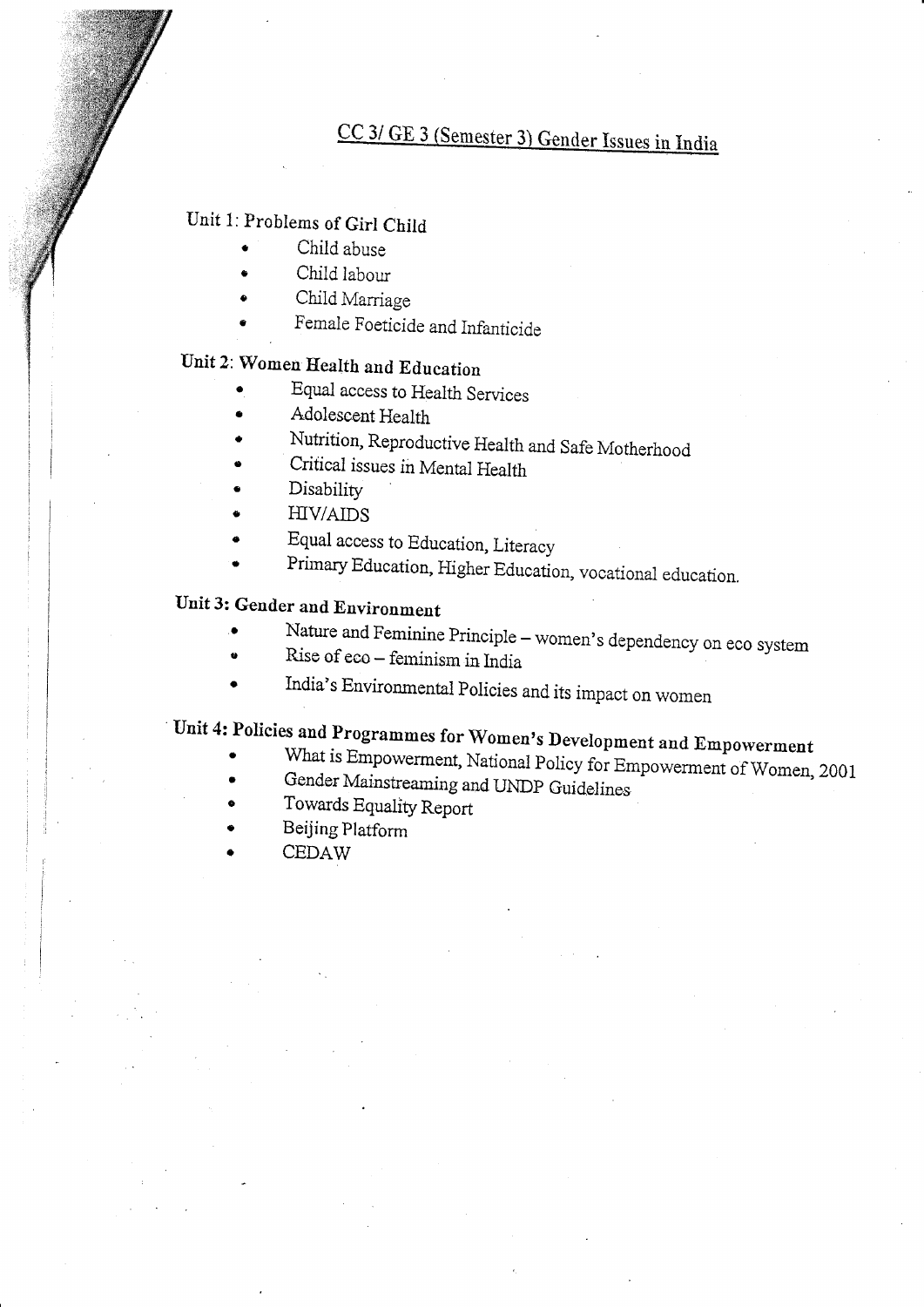# CC 4/ GE 4 (Semester 4) Women's Rights and Politics

### Unit 1: Woman and Law

Violence against women: Domestic violence act 2005Problems of Dowry, Sexual Harassments at Workplace, Rape Law, Trafficking of Women and Children and Corresponding Laws - definition and interpretations. Child Marriage Prohibition Act 2006,

- Personal Laws.
- Indecent Exposure in Media
- Maternity Benefit Act, Equal work Equal pay

### Unit 2: Women's Rights

- Understanding Human Rights
- Constitutional Guaranties
- Protection of Women and Human Rights 1993

### Unit 3: Women and Politics

- Political Representation of Women
- Reservation of Women in the parliament, Debate regarding Women's Reservation Policies
- Role of Women in Local Bodies and Panchayats

### Unit 4: Women Labour and Economy

- Concept of Household Work
- Women in Agriculture
- Women in Industry
- Impact of Micro-Credit and Self-Help Group on Women's Empowerment.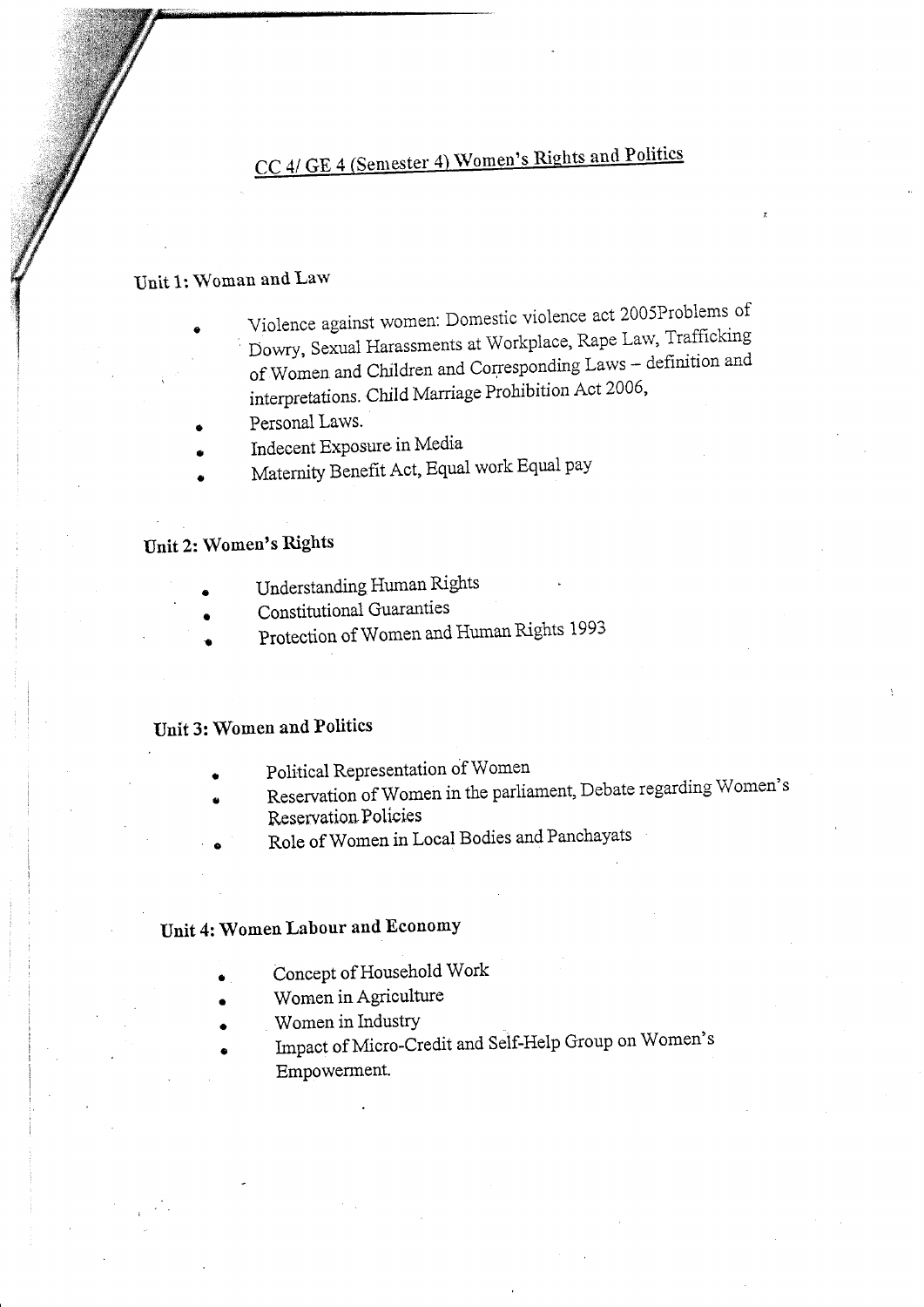### SEC - A (Semester - 3/5) Community Development and Gender  $(\overline{A}w$  one)

### Unit1: Introduction to Community Development

- Meaning of Community Rural, Urban and Tribal Communities.
- Concept of Community Development and Organization.
- Characteristics of Community Development principles, objectives and importance of Community Development Programmes.

#### Unit 2: Historical Evolution

- Historical Development of Community Development Programmes.
- Role of women within CDP
- Community Development from a feminist perspective.

#### Unit 3: Models of Community Development

- Gandhian Model
- Women Centered Model
- Critique of the Models

### Unit 4: Programme Formulation

- Concept of PRA and RRA
- Incorporation of Gender in programme formulation.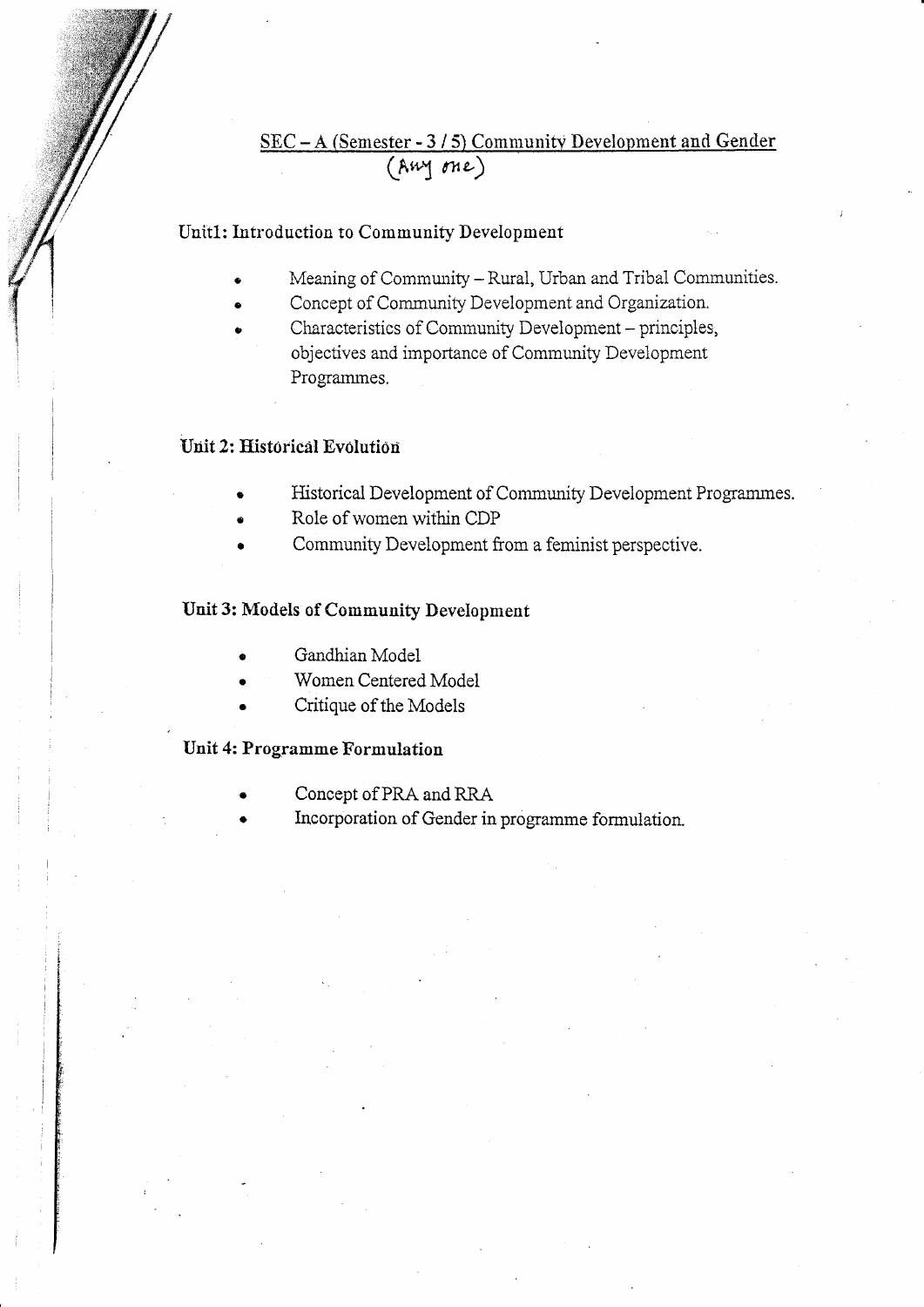# SEC - A(Semester-3/5) Gender and Social Work

### Unit1: Understanding Social Work

- Concept and definition of Social Work.
- Emergence of professional Social Work in India.
- Scope and concerns of Social Work practice.

### Unit2: Understanding Society

- Society, meaning and characteristics
- Relevance of understanding sociology for Social Work
- Social Problems in India relating to marriage, family and caste problems and dowry, child marriage, divorce
- Gender discrimination within the family, problems of elderly women.

### Unit3: Social work with Youth

- Youth and Modernization in India
- Identity of youth and related problems with emphasis on problems. of young women.
- Problems of Trafficking and Rehabilitation in India
- Impact of NGOization of the situation of women in India.

### Unit 4: Social work, Women and Disability

- Understanding Woman and Disability
- Policies, Legislations and Programmes for persons with disability in India (with special reference to women)
- Role and Challenges of Social Workers in working with Women with disabilities.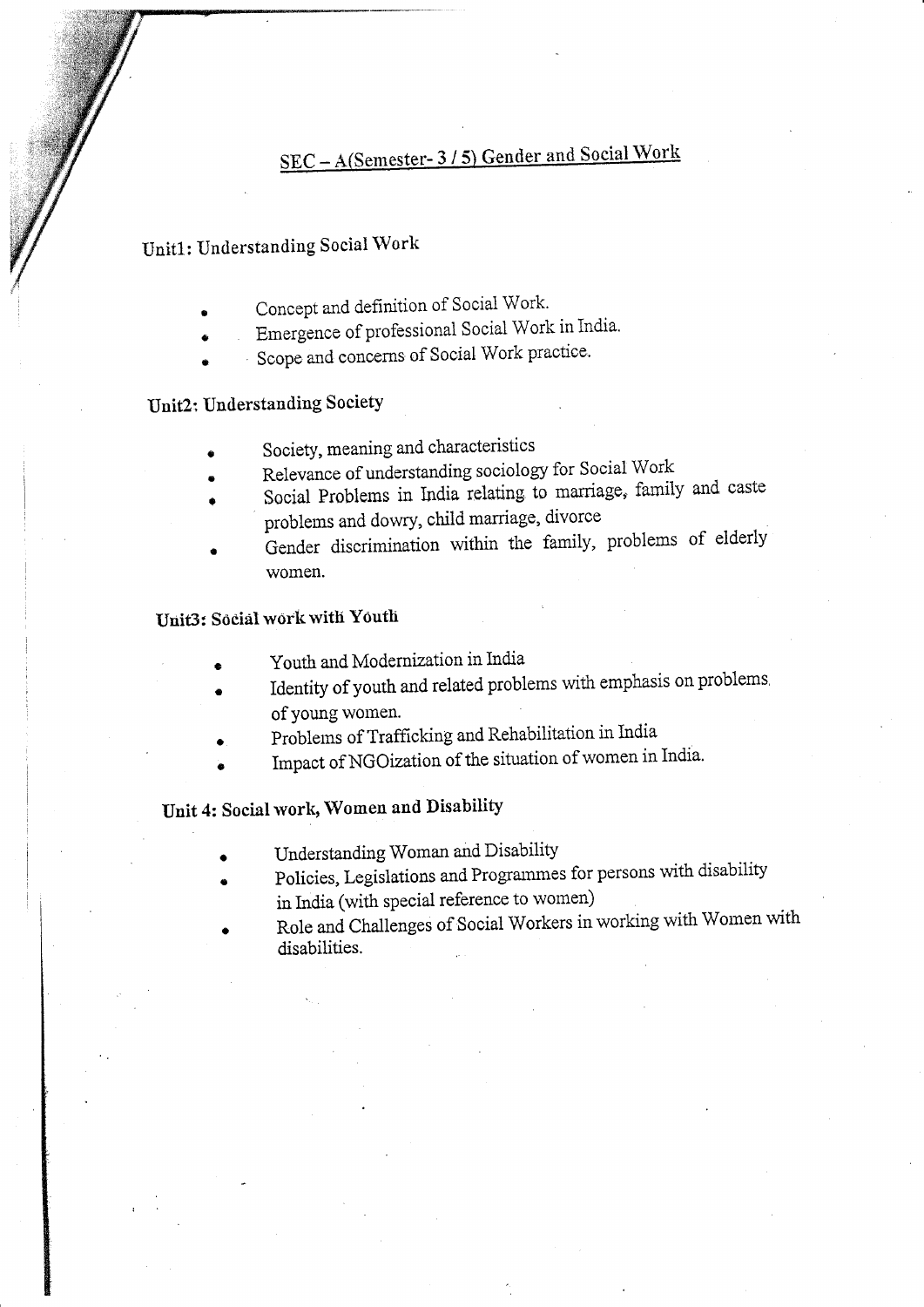### $\underline{\text{SEC}-\text{B}}$  (Semester - 4/6) Feminist Research Methodology (Amy one)

Unit 1: Research Types and Methods

- Meaning and Types of Research
- Issues of Subjectivity and Objectivity
- Research Designs Definition, and types
- Hypothesis Meaning and Construction.

# Unit 2: Sampling and Data Collection

- Sampling Design Types of sampling
- Techniques of data collection.
- Observation Participant and Non Participant.
- Structured and Unstructured Questionnaire.

# Unit 3: Doing Feminist Research

- Feminist Critique of Positivistic Research Feminist Empiricism.
- Feminist Methodology: Content Analysis, Feminist Ethnography, FGD, Case Studies, Oral Narratives.

### Unit 4: Analysis of Data

- What is variable
- Qualitative and Quantitative data analysis of variables.
- Data processing and analysis.
- Research Report writing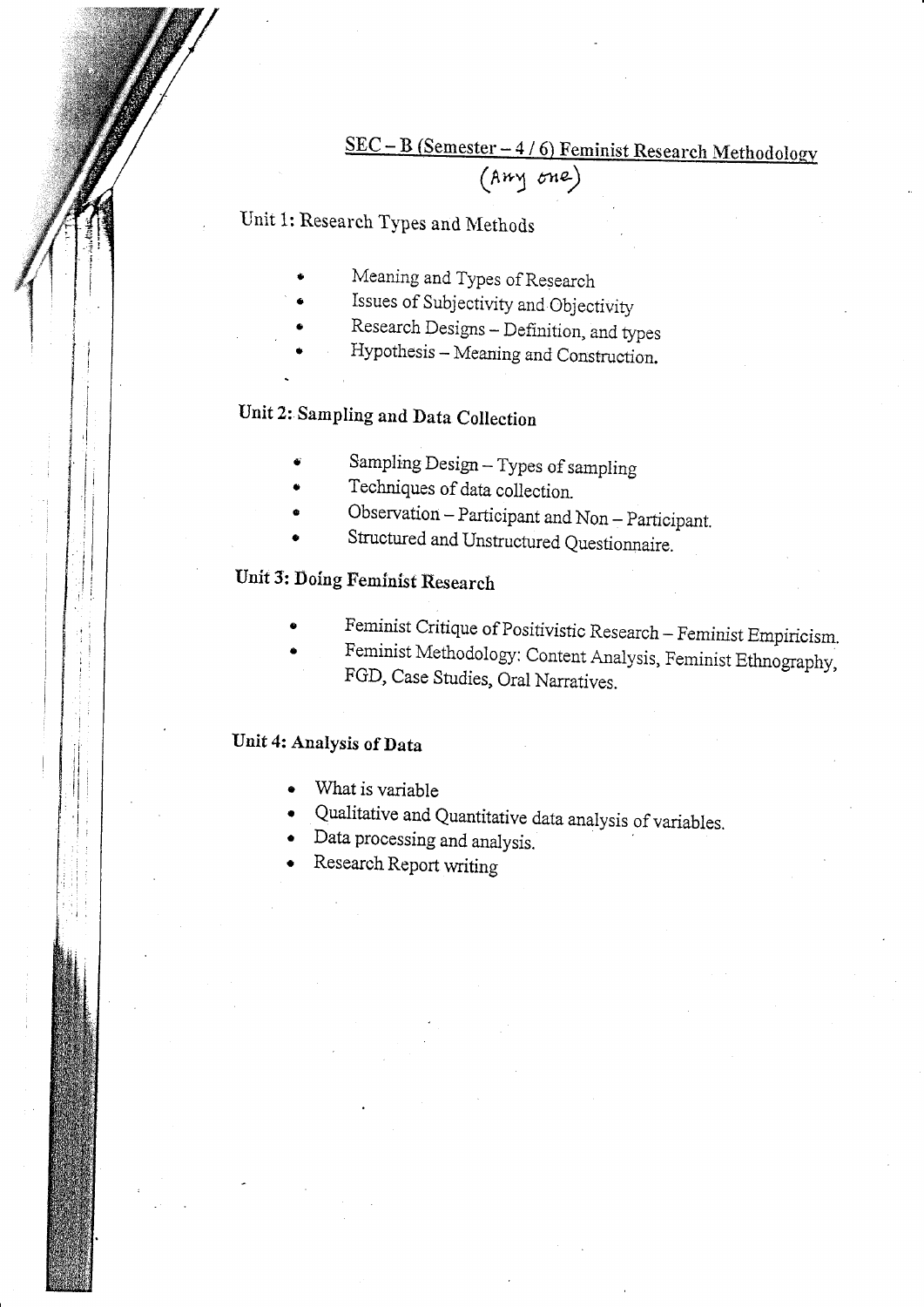#### SEC - B (Semester - 4/6) Mental Health and Basic Helping Skills

### Unit: 1: Mental Health and Women

- What is Mental Health
- Critical issues in Mental Health and Women  $\bullet$
- Gender Bias in Mental Health
- Psychological effect related to reproductive health

#### Unit 2: Gender Roles and Psychology of Sex Difference

- Conceptualization of gender roles and gender role attitudes
- Gender: Aggression, Achievement, Communication, Friendship and Romantic Relationships
- Sex Differences in Mental Health.

#### Unit 3: Psychology of Women

- Women and Distress
- Trauma relating to Rape, Childhood Sexual Abuse, Domestic Violence, Sexual Harassment at Workplace, Eve Teasing etc.
- Psychological Wellbeing of Women; Dealing with Psychological **Distress**
- Coping Strategies, Personal Growth and Wellbeing.

#### Unit 4: Counseling and Guidance Skills

- What is Counselling?
- Essential elements and Process of Counseling
- Introduction to Communication
	- Attending Skill,
	- Listening Skills: Barriers to Listening
	- Responding Skills
- **Oualities of a Counselor**
- Values and ethics in Counseling
- Family and Group Counseling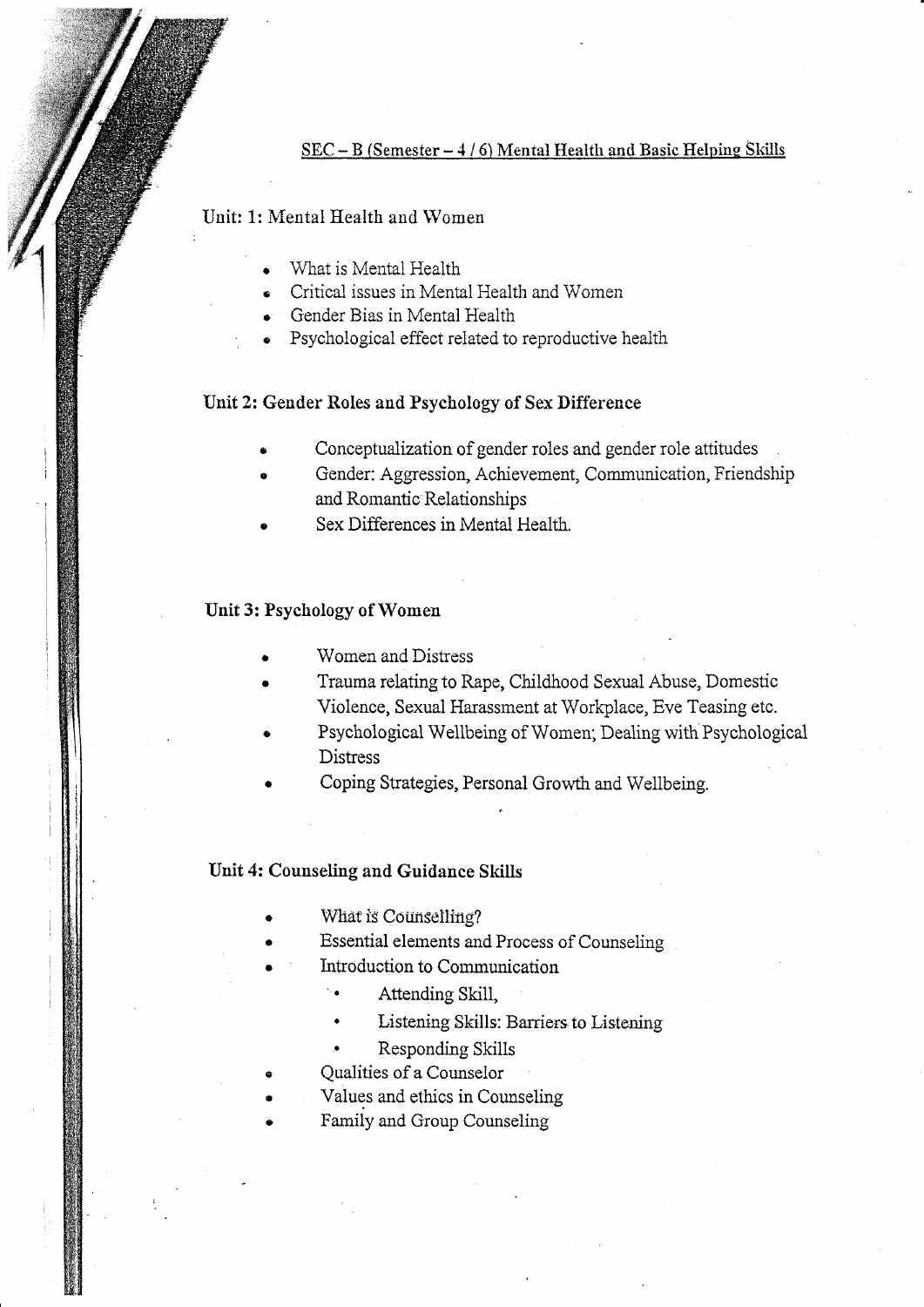# DSE-A (Semester: 5) Gender and Law

## Unit 1: Laws related to Family and Marriage

- Rights inside the family: Personal laws, Laws of Marriage Special Marriage act 1954
- Divorce Laws, Judicial Separation and Divorce, Hindu Divorce Laws, Muslim Divorce Laws
- Maintenance Laws: Hindu, Muslim
- Women and Property Rights including Right to Succession and Inheritance (with reference to Hindu and Muslim Laws)
- Issues and Rights related to Abortion (Medical termination of pregnancy)
- Domestic Violence
- Dowry Prohibition Act
- Family Court Act 1986
- Need for Uniform Civil Code

## Unit 2: Laws related to Gender based Violence

- Laws against Violence and Sexual Crimes
- Eve Teasing
- Rape
- Indecent Representation of Women
- Abduction and Kidnapping Immoral Trafficking
- Prevention of Sati Devdasi act.

## Unit 3: Laws for working people

- Labor Law relating to Women Minimum Wages Act, Equal wages & Equal Remuneration
- Maternity Benefit and Child Care, Employee State Insurance [ESI]
- Sexual Harassment at Workplace and Visakha Judgment.

### Unit 4: Right for justice

- Awareness regarding access to legal and judicial machinery:
- Rights at the time of filing FIR in Police Stations
- Rights at the time of Arrest and Custody
- Role of Counseling Centres
- Legal AID cells, Help line
- Women's Organizations and Women's Rights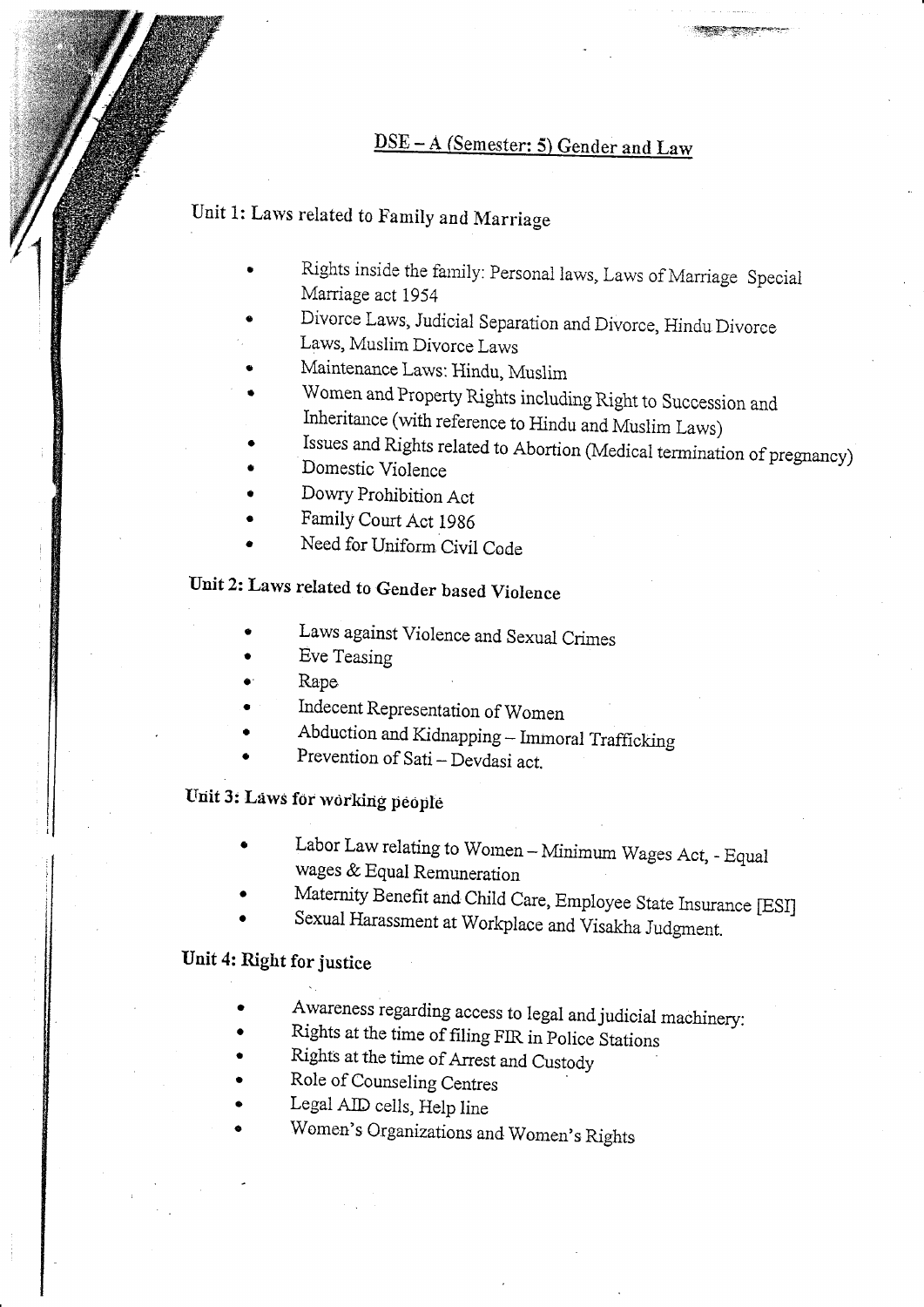## DSE-A(Semester: 5) Gender and Media

# Unit1: Understanding Communication

- What is Communication
- What is Mass Media
- Types of Mass Media- Print, Electronic, Digital Media
- How it Works

# Unit 2: Culture Construction of Gender

- Public Opinion and Ideology Formation
- Media Exposure and Gender Construction
- Gender Representation in Mass Media
- Feminist Movement and Media

### **Unit3:Media Practitioners**

- Participation of Women in Media
- Job Opportunities, Constraints and Challenges
- Role of Media as liberating instruments
- Gender specific job responsibility in Media

### Unit 4: Media Ethics, Law and Gender

- Indecent Representation of Women (Prohibition) Act, 1986
- Code for Ethics for Advertisement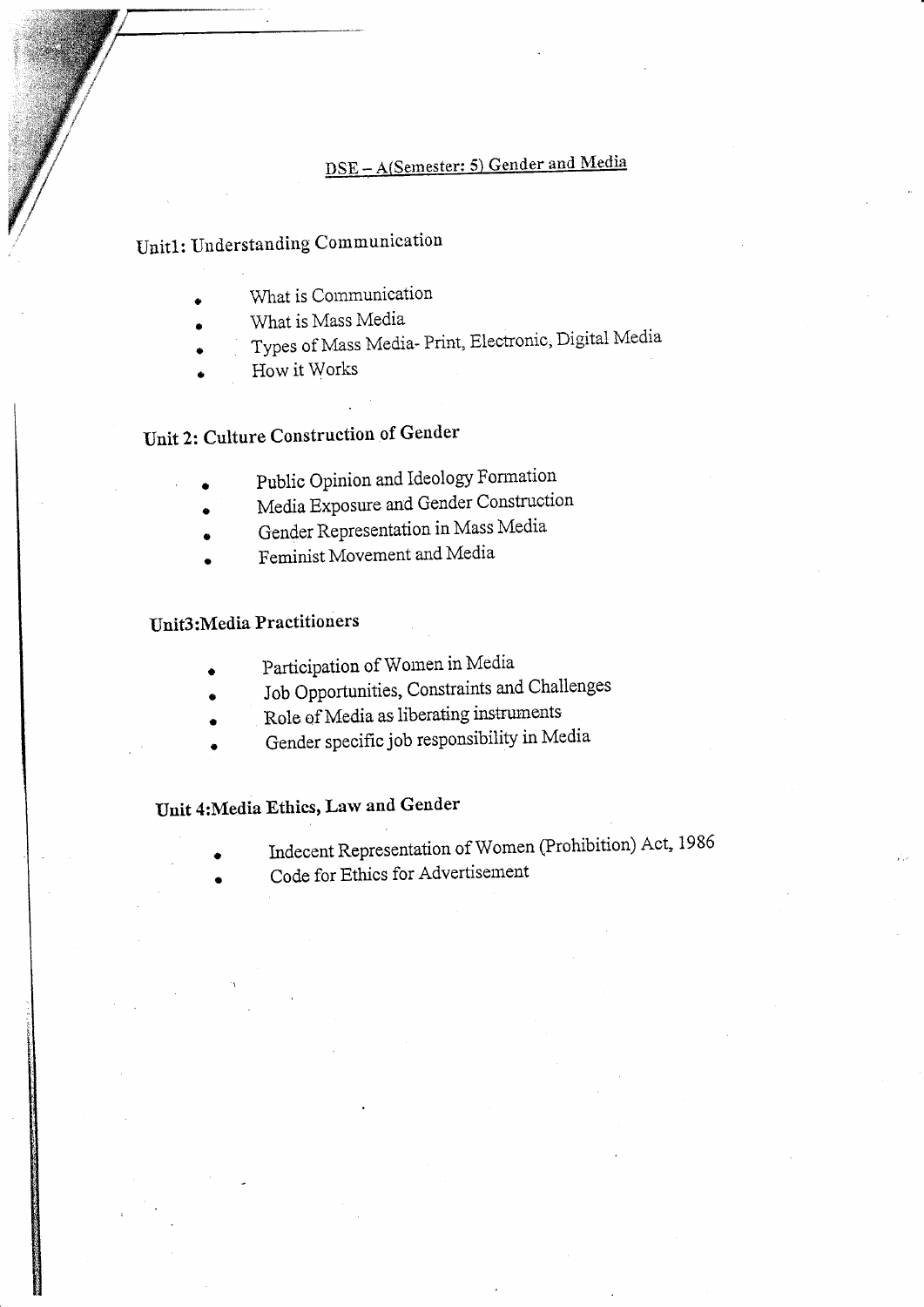#### $\overline{\text{DSE}-\text{B}}$  (Semester 6) Gender and Sexuality

### Unit1: Understanding Sex, Gender and Sexuality

- Defining Sex, Gender, Sexuality and its relation
- Shift from Women to Gender
- Questioning the Sex Gender System
- Construction of the 'Body'

### Unit 2: Queer Perspective

- Understanding Queer Movement
- LGBTQA...
- Third Gender Activism

### Unit 3: Theories

- Radical Feminism
- Queer Activism
- Post Structural Feminism
- Post Feminism

### Unit 4: Laws and Policies

- **IPC 377**
- Right to Privacy
- Right to Live with Dignity
- Schemes and Policies
- Transgender Bill